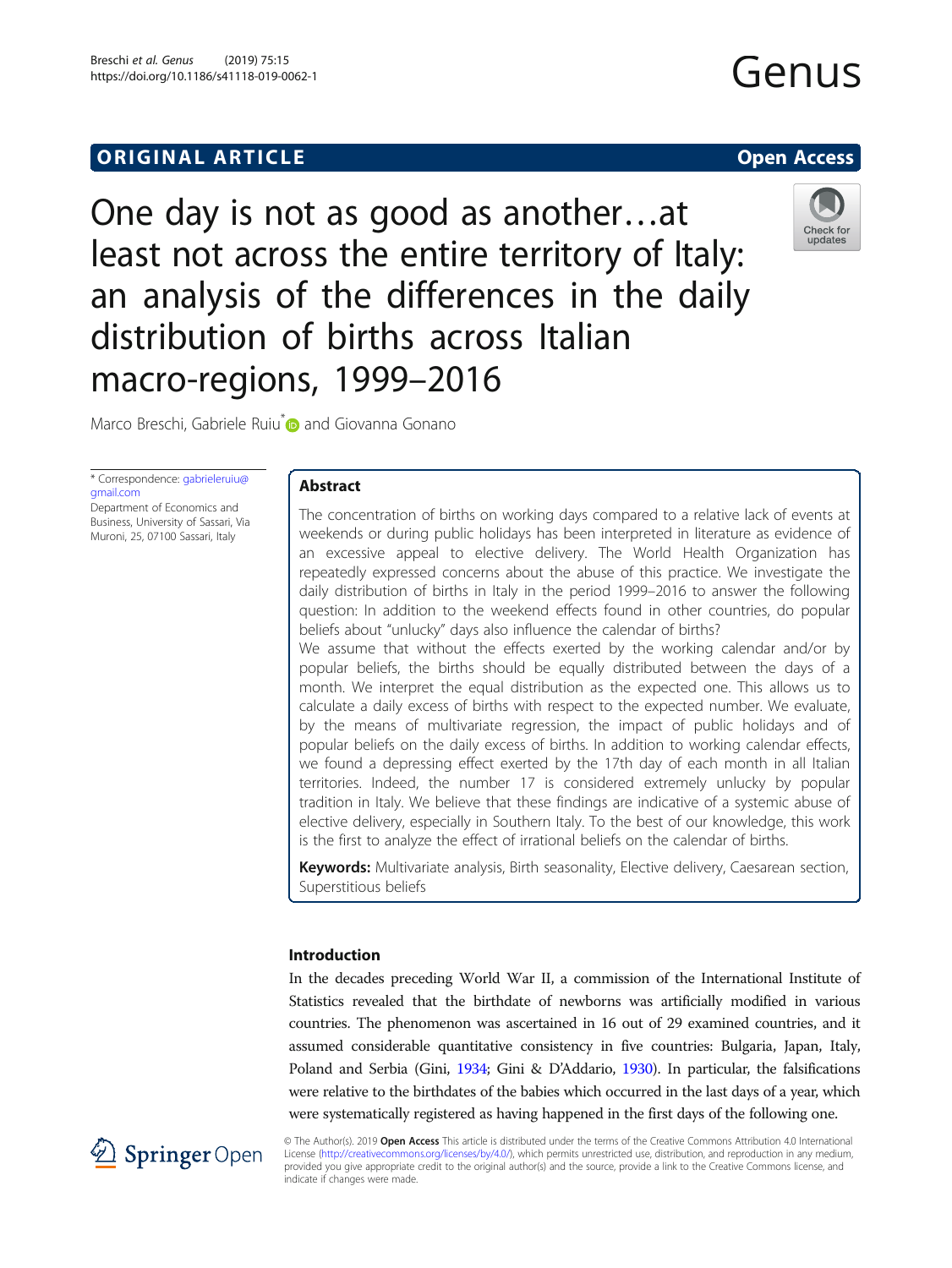The Italian scholars of the epoch reconstructed the phenomenon as due to the deliberate intention of parents of postponing by one year the call for the compulsory military service for men, and to the desire to make female newborns appear younger (see Breschi, Gonano, & Ruiu, [2018\)](#page-13-0). It is useful to recall that, with exception of Lombardy, Piedmont and Liguria, Italy was an agriculturally based economy. Thus, the compulsory military service (which lasted 2 years) took away a free workforce from peasant families.

In addition to the artificial postponement of the new year, the empirical investigations (Gini, Naddeo, & Passeggeri, [1954;](#page-13-0) Livi, [1929;](#page-13-0) Maroi, [1954\)](#page-13-0) carried out on the birthdates of Italians highlighted other singular aspects of the daily distribution of live births. In particular, reluctance to report the correct date for those born on certain days of the week (Fig. 1), and particularly on Friday, a day considered ominous in popular tradition (see also Breschi & Ruiu, [2016\)](#page-13-0), was evident; conversely, Monday was the most frequent day of birth, and this was likely due to the fact that, especially in rural and mountain communities, the registry office was closed at the weekend (Gini et al., [1954](#page-13-0)). Another huge reduction in the number of births was evident on the 17th day of each month, and indeed, the number 17 is considered unlucky in Italy (see Breschi & Ruiu, [2016\)](#page-13-0); a similar effect was exerted by All Souls' Day (which falls on the 2 November). Furthermore, a huge depression in the number of births was registered on both the first day of the month and the last day of each month.

Despite these interesting peculiarities, the topic of the daily distribution of births has been completely neglected by Italian scholars in the second part of the twentieth century. Analyses carried out in other countries have shown that Sunday-born babies have almost disappeared (Lerchl & Reinhard, [2008](#page-13-0) for Switzerland; Lerchl, [2005](#page-13-0) for Germany; Morikawa et al., [2016](#page-13-0) for Japan), and in general, births occurring on public holidays are substantially lower than those on working days.

Unlike in the past, where for the sake of economic, cultural and religious reasons the date of birth was artificially modified, its occurrence nowadays is thanks to the technical possibility of anticipating and delaying delivery. In other words, the health system

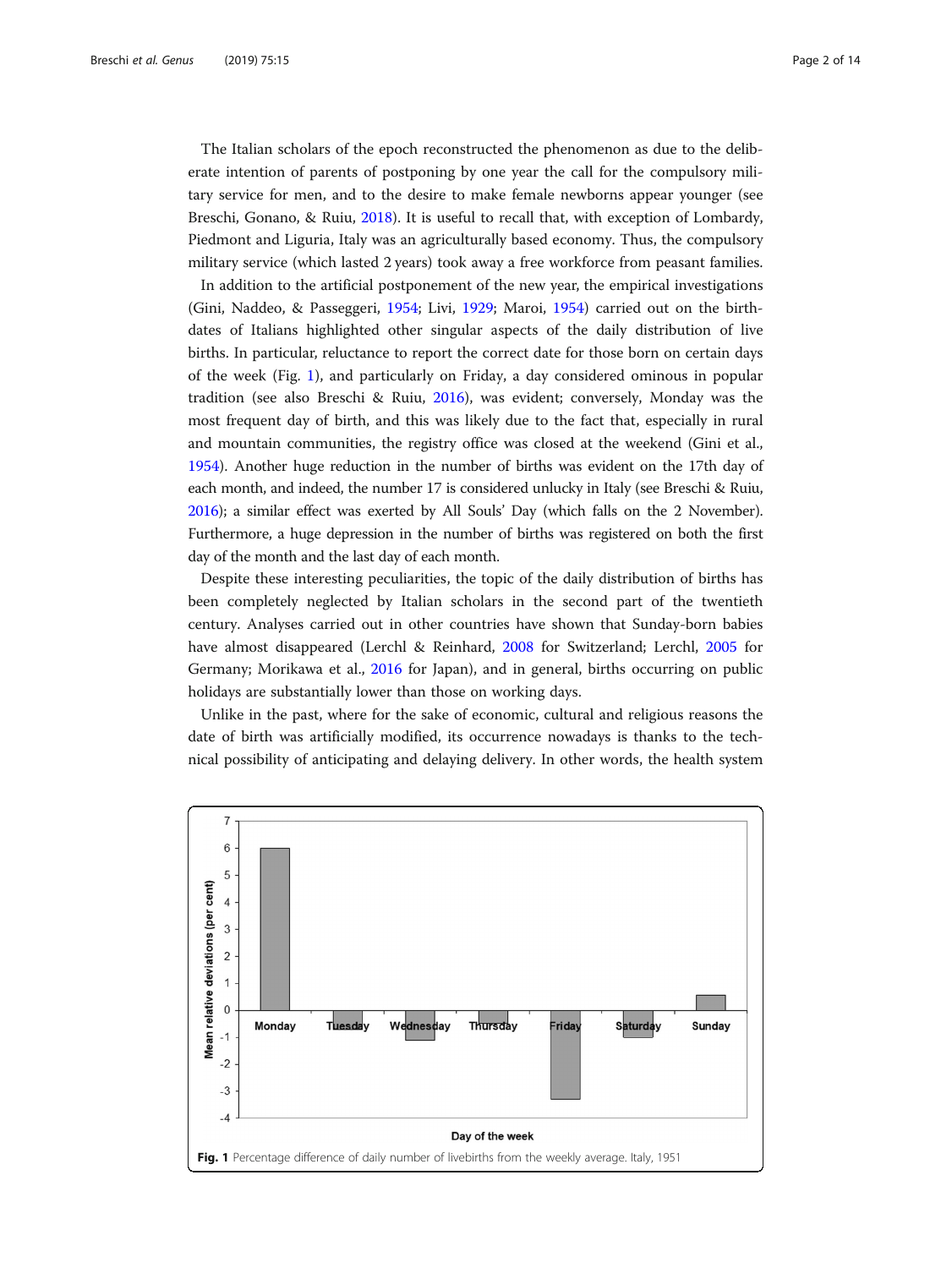can intervene directly in the natural cycle of birth, thus creating an artificial calendar of births (see also Terzera [2002](#page-13-0) for a discussion of other forms of artificilisation of births). This alteration has increased in recent years and to a great extent is associated with elective birth obtained by induction of labour or by elective caesarean section. In Italy, the use of this practice has been defined as "excessive" by the same Ministero della salute, [2017](#page-13-0) (p.6): 35% of the births that occurred in 2014 were, in fact, conducted by caesarean section. This is almost three times higher than the figure considered ideal by the World Health Organization (WHO, [2015](#page-13-0)). Furthermore, if we consider that in 2014 labour was induced in more than 15% of cases, we can conclude that, for half of the births, the time of delivery was more or less "driven". Figure 2 reports a comparison of the caesarean sections per 1000 live births in various European countries in 2014 (the most recent year for which the WHO reports statistics for Italy).

In order to evaluate whether or not the calendar of births is still modified to avoid inauspicious days (such as Friday or the 17th of each month) or if a depressing effect on the birth rate exists in Italy exerted by civil and religious feasts, we requested from ISTAT (the Italian Institute of Statistics) an ad hoc count of the daily births for the period 1999–2016. In compliance with the stringent privacy protection regulations (data is not provided when it involves less than ten events), it was possible to obtain the count of per-day births only at the level of the five macro-geographical regions (North West, North East, Centre, South and Islands). These data are however enough to highlight the existence of large differences in the practice of "adjusting the calendar" between the Southern area (South and Islands) and the rest of the country. In the following section, data and methods will be illustrated. In the third section, we will discuss the results, while the last section is devoted to final considerations.

### Methods and data

The data used in this paper are the daily count of births for the five Italian macroregions (North West, North East, Centre, South, Islands) in the period 1 January 1999

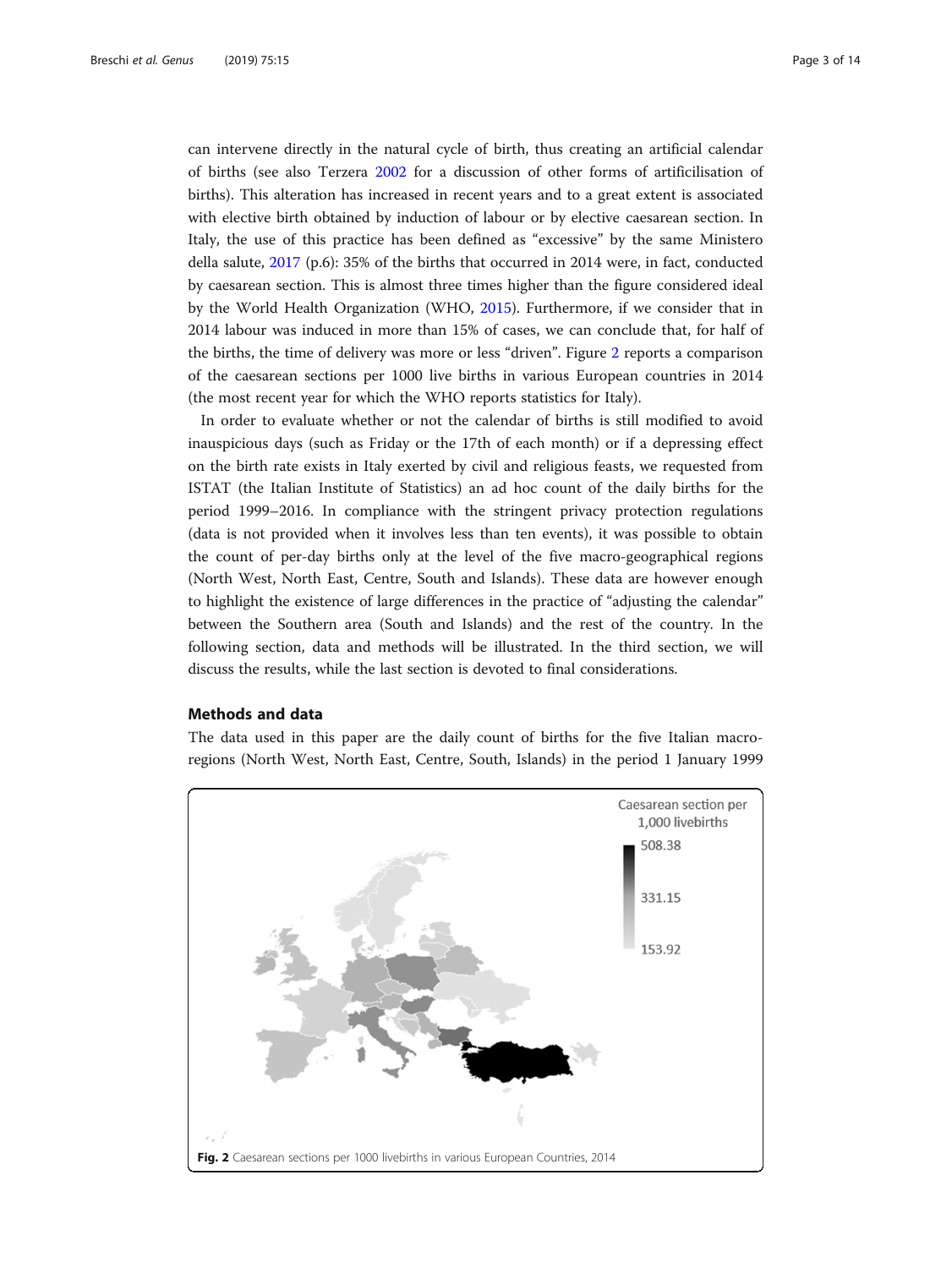to 30 June 2016 and have been calculated, upon our formal request, by ISTAT from the "Rilevazione degli iscritti in anagrafe per nascita" (survey on the births transcribed in the registry office). The choice of the period depends exclusively on the data availability declared by ISTAT. The entire record for 2016 was available, but given that, especially for the second part of the year, the data were not definitive, we preferred to leave them out of the analysis.

First of all, as a first preliminary descriptive statistics, for each macro-region, we calculated an expected number of daily births  $E(b)$  in a month *j* by assuming equal distribution between the days of each month. In particular, it is calculated as follows:

$$
E(b_{j,t}) = \frac{\sum_{i=1}^{I} b_{i,j,t}}{I_{j,t}}
$$
 (1)

where b is the actual number of births,  $i$  indicates the day of the month,  $I$  is the last day of each month (i.e. 31 for January, 28/29 for February, ...),  $j = [1, 2, ..., 12]$  is the month and  $t = [1999, 2000, ..., 2015]$  is the year. We used (1) to derive an excess birth rate for each day  $π(b_{i,j,t})$  as follows:

$$
\pi(b_{i,j,t}) = \frac{b_{i,j,t} - E(b_{j,t})}{E(b_{j,t})} \cdot 100 \text{ for } i = [1, 2, ..., I], j = [1, 2, ..., 12], t
$$
  
= [1999, 2000, ..., 2015] (2)

A similar indicator has been used also by Peña [\(2015\)](#page-13-0) for analyzing the excess mortality on birthdays.

In Table [1](#page-4-0), we report the average  $\overline{\pi(b_{i,j})}$  which occurred for each day of the month in the period 1999–2015. The period under analysis has been limited to this interval to avoid a different denominator in the calculation of the average excess of births between the first 6 months (17 years) and the last semester (16 years). With the exception of this descriptive statistics, all the other analyses will consider the complete interval 1 January 1999 to 30 June 2016.

The 17th day of the month represents the most negative  $\pi(b_{i,j})$  in 2 months (March and October), the civil feasts of the 25 April and the 1 May are minimal in the respective months, and interestingly, the 29 February seems to be strongly avoided in leap years. Also, religious feasts such as Christmas, the Assumption, and All Saints' Day exert similar depressing effects on births with an increase a few days later.

The daily count of births will be used as a dependent variable in a negative binomial regression (it will be shown that the test for over-dispersion indicates that negative binomial regression should be preferred to Poisson regression) where the independents are a dummy for each day of the month (taking the 15th day as a reference), a dummy for the day of the week (taking Wednesday as reference), and a dummy equal to one from the 24 December to the 26 December (named Christmas). We also included a dummy equal to one for the last and first day of the year, a dummy capturing other religious feasts such as Easter, the feast of the Assumption celebrated on 15 August, the All Saints' Day (1 November), and the Epiphany (6 January); a dummy for capturing Italian civil feasts such as Labour Day, the Italian liberation from Nazi fascism which is celebrated on 25 April, the 2 June on which the birth of the Republic is celebrated; and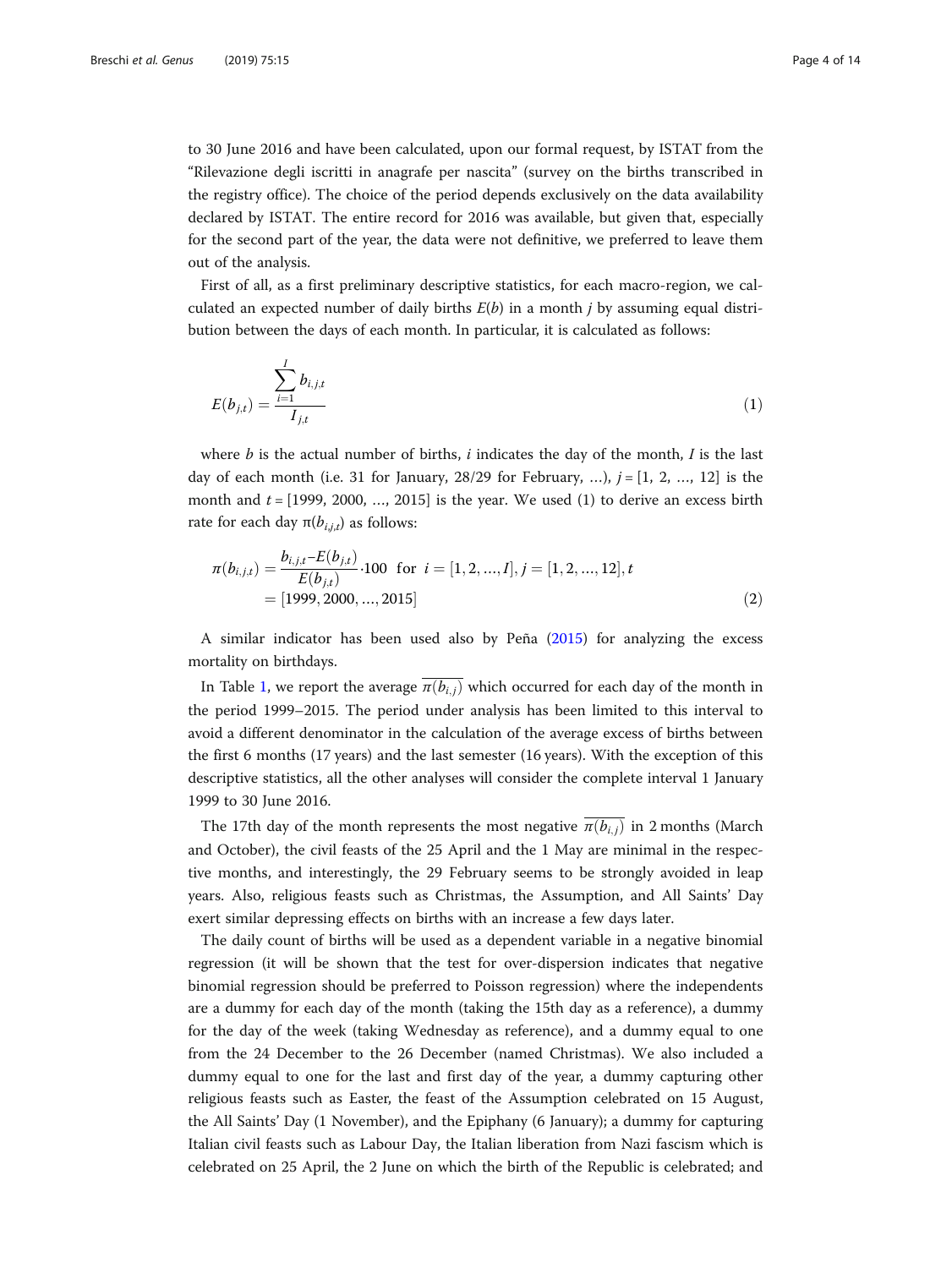<span id="page-4-0"></span>Table 1 Average excess of births in each day of the months, Italy 1999-2015

| Day          | Month        |                |                |                |          |          |                |          |         |         |          |          |
|--------------|--------------|----------------|----------------|----------------|----------|----------|----------------|----------|---------|---------|----------|----------|
|              | $\mathbf{1}$ | $\overline{2}$ | $\overline{3}$ | $\overline{4}$ | 5        | 6        | $\overline{7}$ | 8        | 9       | 10      | 11       | 12       |
| $\mathbf{1}$ | $-29.11$     | $-0.44$        | 3.20           | $-8.04$        | $-24.69$ | $-1.98$  | $-3.23$        | 1.45     | $-7.31$ | 6.69    | $-22.59$ | 3.39     |
| 2            | 0.80         | 0.66           | 3.34           | 0.35           | $-0.89$  | $-21.37$ | $-1.95$        | 2.32     | $-5.01$ | 5.32    | $-15.96$ | 2.38     |
| 3            | 8.67         | $-0.17$        | 4.42           | 0.61           | 3.35     | $-2.16$  | $-1.94$        | 3.01     | $-3.36$ | 4.69    | 5.53     | 5.06     |
| 4            | 7.24         | 0.44           | 2.87           | $-0.66$        | 3.40     | 0.30     | $-1.98$        | 2.94     | $-4.97$ | 6.00    | 6.88     | 3.45     |
| 5            | 5.61         | $-0.78$        | 3.38           | $-4.16$        | 4.14     | $-0.34$  | $-2.01$        | 4.10     | $-4.85$ | 3.81    | 5.89     | 3.11     |
| 6            | $-24.08$     | $-0.03$        | 2.18           | $-4.56$        | 2.01     | $-0.38$  | $-2.33$        | 5.16     | $-4.41$ | 2.89    | 5.83     | 1.86     |
| 7            | 5.49         | $-0.10$        | 2.82           | 0.08           | 3.21     | $-2.06$  | $-0.49$        | 3.99     | $-3.29$ | 2.36    | 2.81     | 1.12     |
| 8            | 4.72         | 0.03           | 0.51           | 0.40           | 3.84     | $-0.35$  | 1.38           | 4.38     | $-4.71$ | 1.91    | 2.78     | $-24.23$ |
| 9            | 2.33         | 0.01           | $-1.55$        | $-4.14$        | 0.21     | $-1.50$  | $-1.06$        | 3.56     | $-0.57$ | 1.94    | 3.71     | $-0.30$  |
| 10           | 3.80         | $-0.31$        | 0.87           | $-0.81$        | 2.62     | $-1.73$  | 0.36           | 4.71     | $-1.82$ | 0.80    | 2.73     | 5.49     |
| 11           | 2.59         | 1.32           | 0.77           | $-1.63$        | 2.01     | 0.75     | $-1.38$        | 2.83     | $-1.61$ | 0.47    | 3.75     | 2.35     |
| 12           | 1.53         | $-0.70$        | 2.18           | $-1.09$        | 3.07     | 0.49     | 0.35           | 2.43     | $-1.43$ | $-0.74$ | 4.12     | 2.27     |
| 13           | 0.54         | $-2.45$        | 0.28           | $-5.48$        | 1.20     | $-2.43$  | $-1.31$        | 1.52     | $-1.84$ | $-2.46$ | 1.48     | 0.97     |
| 14           | 3.16         | 3.40           | $-0.69$        | $-1.11$        | 2.13     | 0.25     | 1.24           | $-4.09$  | $-0.41$ | $-2.71$ | 1.20     | 1.21     |
| 15           | 4.08         | 0.61           | 1.83           | 1.27           | 3.79     | 1.22     | $-0.28$        | $-26.60$ | 2.73    | 1.71    | 1.63     | 4.11     |
| 16           | 1.63         | 0.44           | $-0.66$        | 0.48           | 0.40     | 1.82     | 2.12           | $-5.82$  | 1.80    | $-1.39$ | 1.67     | 4.16     |
| 17           | $-2.13$      | $-4.06$        | $-6.39$        | $-5.70$        | $-3.05$  | $-3.73$  | $-2.82$        | $-4.83$  | $-1.26$ | $-7.84$ | $-3.31$  | 1.08     |
| 18           | 0.80         | 2.39           | 0.92           | 2.27           | 1.64     | 3.88     | 0.51           | 2.77     | 4.09    | $-0.84$ | 1.29     | 10.68    |
| 19           | 1.54         | 0.50           | 3.31           | 2.54           | 2.95     | 0.79     | 0.69           | 1.02     | 3.39    | $-3.90$ | 0.45     | 9.06     |
| 20           | 2.53         | 0.06           | 0.43           | 4.18           | 1.01     | 1.49     | 1.47           | 3.44     | 4.76    | $-1.93$ | 1.27     | 12.32    |
| 21           | 3.20         | 0.93           | 0.27           | $-1.16$        | 0.03     | 2.17     | 0.36           | 0.90     | 3.25    | $-1.93$ | $-0.38$  | 7.69     |
| 22           | 1.24         | 0.01           | $-0.78$        | 1.39           | $-0.09$  | 0.57     | $-0.57$        | $-1.32$  | 2.96    | $-2.14$ | $-0.90$  | 3.75     |
| 23           | 0.56         | $-0.16$        | $-0.78$        | 5.78           | $-1.71$  | 2.79     | 2.73           | $-0.93$  | 4.90    | $-2.25$ | $-1.02$  | $-0.40$  |
| 24           | 1.28         | $-0.75$        | $-3.28$        | 6.31           | $-0.55$  | 3.25     | 1.22           | $-0.64$  | 5.59    | $-4.69$ | 0.32     | $-13.06$ |
| 25           | $-0.19$      | 0.52           | $-2.05$        | $-22.07$       | $-0.64$  | 4.32     | 0.58           | $-0.86$  | 4.40    | $-2.13$ | $-0.81$  | $-33.33$ |
| 26           | $-1.16$      | $-0.65$        | $-0.88$        | 3.77           | $-1.18$  | 3.84     | 1.48           | $-0.77$  | 2.25    | $-2.62$ | $-0.20$  | $-23.75$ |
| 27           | 0.11         | $-1.91$        | $-1.56$        | 7.90           | $-1.68$  | 2.61     | 1.28           | $-0.58$  | 1.86    | $-1.55$ | $-0.79$  | 15.86    |
| 28           | $-0.24$      | $-0.43$        | $-4.55$        | 7.39           | $-0.05$  | 3.15     | 0.97           | 0.86     | 0.53    | $-0.52$ | $-2.27$  | 13.18    |
| 29           | $-1.47$      | $-18.04$       | $-4.77$        | 6.42           | $-1.26$  | 0.70     | 1.40           | $-2.34$  | 2.77    | 0.01    | $-2.49$  | 2.87     |
| 30           | $-2.71$      |                | $-2.39$        | 9.46           | $-2.41$  | 3.63     | 2.53           | $-0.36$  | 1.57    | 1.29    | $-2.62$  | $-4.26$  |
| 31           | $-2.37$      |                | $-3.25$        |                | $-2.80$  |          | 0.71           | $-2.26$  |         | $-0.23$ |          | $-18.09$ |

Notes: The minimum for each month are in bold, and the maximum are italics; since the last months of the 2016 were drop from the analysis, to calculate the mean using the same number of years for each combination day-month, we limited this table to the period 1999–2015

a dummy for the 2 November. Also, an interaction between the day 17 and Friday will be inserted in the model (fri\_17). Indeed, according to population tradition, the combination of Friday with the number 17 represents the most unlucky day in the year (in other words, it is the Italian equivalent of Friday 13th in the Anglo-Saxon countries). We will run two separate analyses for the two sexes, to evaluate if a gender difference exists in the strategy of avoiding a delivery on an inauspicious day (see Mussino et al [2018](#page-13-0) for a discussion of sex preferences for children) . We will also run both separated analyses for each macro-region and a pooled analysis. In the latter analysis, we will include in addition to a dummy for each macro-area also a control for the different level of economic development (through the real GDP per capita chain linked with reference year 2010). We also add the percentage of births happened by caesarean section on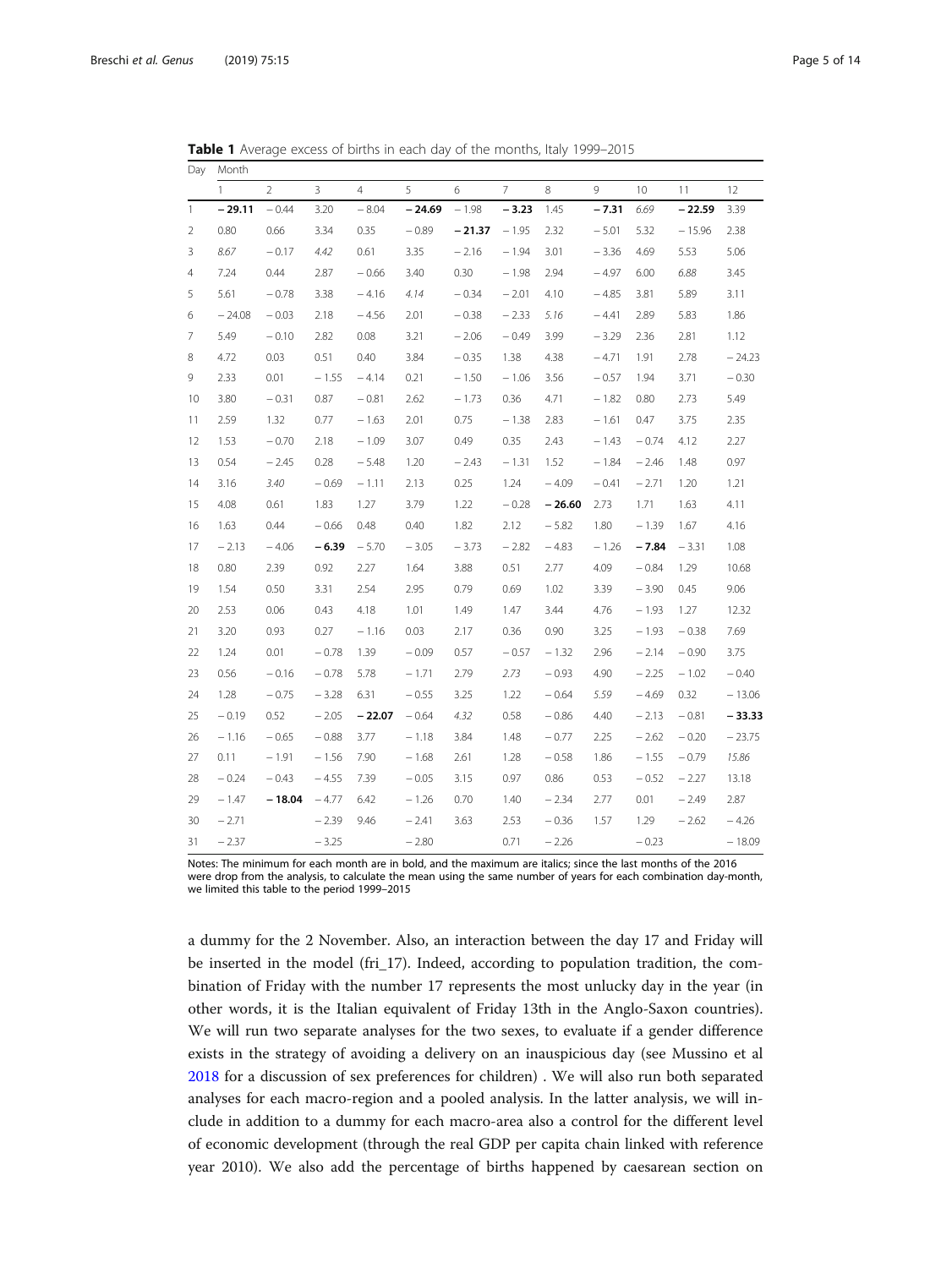total births (the variable is named ces\_rate, data for 2016 are not available). However, since it is reasonable to assume that the avoidance of the day 17 is easier the more frequent the recourse to the caesarean section, we have to interact the dummy associated to this day with ces rate. As reported by Norton, Wang, and Ai  $(2004)$ , differently from linear model, the coefficient associated to an interaction term in nonlinear model does not completely represent the underlying interaction effect. This problem does not apply to incidence rate ratios (IRR), which could be derived from negative binomial regression coefficients, when two categorical variables are interacted (see Hilbe, [2011,](#page-13-0) p. 526–7). For this reason, we categorized the variable ces\_rate on the basis of the values of its quartiles and created the interaction between the dummy associated to day 17 and the category of the ces\_rate (using the first quartile as reference). In Fig. [3](#page-6-0) a and b, we report the evolution over time of both the GDP per capita and the caesarean rate for each macro-area.

We have also run the same analyses but using the  $\pi(b_{i, j, t})$  as the dependent variable and implementing a multivariate linear regression instead of the negative binomial model. The results (not reported here) did not change a lot and are available upon request to the authors.

We want to remark that there is an ongoing debate in social science (Gorard, [2007](#page-13-0); Jones, Johnston, Manley, Owen, & Charlton, [2015](#page-13-0)) on the legitimacy of the estimating model and making inferences on the parameters when a researcher has data covering the total population (in our case the total number of births). On the one hand, Gorard sustains that only descriptive statistics are needed in this case. On the other, Jones et al. maintain that using inference to account for uncertainty is necessary, especially when there are small numbers for some cells of the tabulation, even in cases where the latter is derived from census data. Indeed, in similar circumstances, a simple descriptive statistic can vary a lot from 1 year to another (reflecting the natural variation of the phenomenon under analysis) thus indicating misleading conclusions. Considering for instance that in 2016 for the macro-area Islands, we know that in April, the average daily number of male newborns was 63, with a minimum of 42 and a maximum of 85, we seem to be in the situation described by Jones et al.

We do not want to contribute to this debate; however, we decided to report standard errors and associated significance levels, but our main comments will be focused on the magnitude of the parameters.

#### Empirical results

In Table [2,](#page-7-0) we report the results for the above depicted negative binomial regressions using the daily count of birth calculated for male babies as the dependent variable. Columns 1–5 report the results associated respectively with the North West, North East, Centre, South and Islands. Note that Table [2](#page-7-0) reports incidence rate ratios (IRR) instead of regression coefficients.

At the end of the table, we report the result of the test of significance of the dispersion parameter. Refusing the null implies that the negative binomial should be preferred to the Poisson model, since the hypothesis of the absence of overdispersion on which the Poisson regression model is built is violated.

The results indicate that in comparison with Wednesday, in the North West/North East, the rate of daily male births would be expected to decrease by a factor of 0.77 on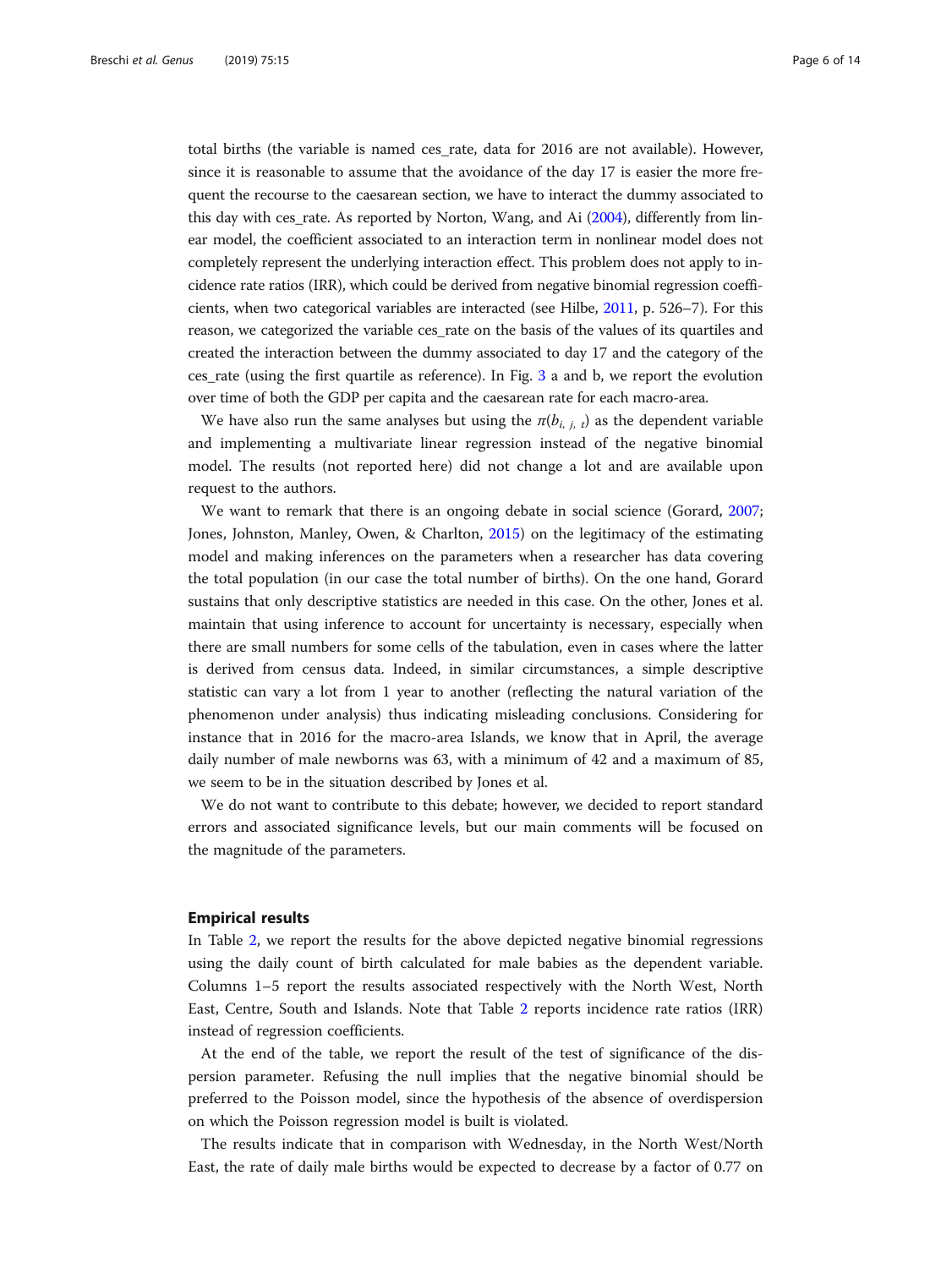<span id="page-6-0"></span>

Sundays. The result about Saturday also indicates that few births happen on this day with respect to Wednesday. In Southern Italy, the strongest weekend effect is observed: we have that the incidence rate of Sunday is 0.56 times the incidence of Wednesday. Furthermore, also the incidence ratio associated with Friday compared to Wednesday is reduced by a factor of 0.959. A strong weekend effect characterises also the Islands. However, in the Islands, in contrast to the South, the incidence rate associated to Friday seems to be not different with respect to Wednesday. The Centre of Italy seems to be characterised by an intermediate situation: the weekend effect is similar to that registered in the North, but as in the South, the depressing effect starts from Friday. In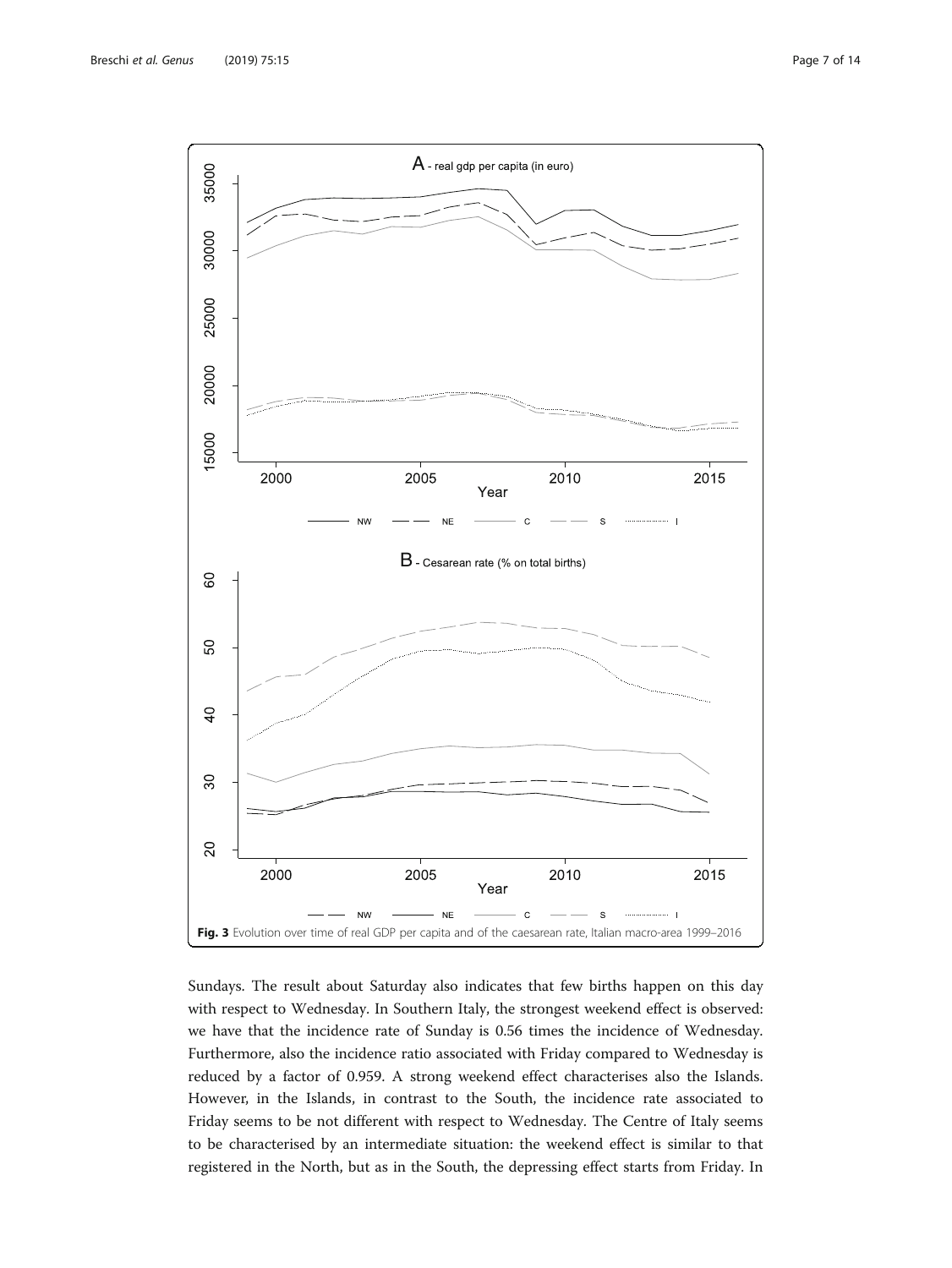<span id="page-7-0"></span>Table 2 The calendar effect on the daily male births, Italian macro-areas 1 January 1999 to 30 June 

| Variables                | $1 - NN$   |                 | $2-\text{NE}$      |                  | $3-C$              |                  | $4 - S$              |                  | $5 - S$              |         |
|--------------------------|------------|-----------------|--------------------|------------------|--------------------|------------------|----------------------|------------------|----------------------|---------|
|                          | <b>IRR</b> | S.E.            | <b>IRR</b>         | S.E.             | <b>IRR</b>         | S.E.             | <b>IRR</b>           | S.E.             | <b>IRR</b>           | S.E.    |
| Day of the month         |            |                 |                    |                  |                    |                  |                      |                  |                      |         |
| 1                        | $0.980**$  | $(0.008)$ 0.989 |                    |                  | $(0.009)$ 0.980**  | (0.009)          | $0.977**$            |                  | $(0.010)$ 0.974**    | (0.012) |
| $\overline{2}$           | $0.982**$  | (0.008)         | $0.982*$           | $(0.009)$ 0.994  |                    | $(0.009)$ 0.997  |                      | $(0.010)$ 0.992  |                      | (0.013) |
| 3                        | 0.991      | (0.008)         | 0.995              | (0.009)          | 1.009              | (0.009)          | 1.009                | $(0.010)$ 1.022* |                      | (0.012) |
| $\overline{4}$           | 0.995      | (0.008)         | 0.999              | (0.009)          | 1.001              | (0.009)          | $1.017*$             | (0.010)          | $1.021*$             | (0.012) |
| 5                        | 0.991      | (0.008)         | 1.006              | (0.009)          | 1.007              | (0.009)          | 1.002                | (0.010)          | 1.010                | (0.012) |
| 6                        | 0.988      | (0.008)         | 0.995              | (0.009)          | 0.996              | (0.009)          | 0.998                | $(0.010)$ 0.999  |                      | (0.012) |
| 7                        | $0.981**$  | (0.008)         | 0.995              | $(0.009)$ 0.997  |                    | (0.009)          | 1.009                | (0.010)          | 1.009                | (0.012) |
| 8                        | $0.981**$  | $(0.008)$ 0.995 |                    | (0.009)          | 1.003              | $(0.009)$ 0.997  |                      | $(0.010)$ 1.003  |                      | (0.012) |
| 9                        | $0.981**$  | (0.008)         | $0.982**$          | (0.009)          | 0.998              | (0.009)          | 0.997                | $(0.010)$ 0.993  |                      | (0.012) |
| 10                       | $0.981**$  | (0.008)         | $0.983**$          | (0.009)          | 0.993              | (0.009)          | 0.999                | (0.010)          | 1.006                | (0.012) |
| 11                       | $0.977***$ | (0.008)         | $0.983*$           |                  | $(0.009)$ 0.982**  | (0.009)          | 1.002                | (0.010)          | 1.015                | (0.012) |
| 12                       | $0.981**$  | (0.008)         | 0.990              | (0.009)          | 0.996              | (0.009)          | 1.001                | (0.010)          | 1.006                | (0.012) |
| 13                       | $0.974***$ | (0.008)         | $0.977***$         | (0.009)          | $0.972***$         | (0.009)          | 0.986                | $(0.010)$ 0.981  |                      | (0.012) |
| 14                       | $0.986*$   | (0.008)         | 0.996              | $(0.009)$ 0.984* |                    | (0.009)          | $0.978**$            | $(0.009)$ 0.987  |                      | (0.012) |
| 15                       | Ref        |                 | Ref                |                  | Ref                |                  | Ref                  |                  | Ref                  |         |
| 16                       | $0.986*$   | (0.008)         | 0.995              | (0.009)          | 0.995              | (0.009)          | $0.984*$             | (0.010)          | 1.000                | (0.012) |
| 17                       | $0.960***$ | (0.008)         | $0.973***$         | (0.009)          | $0.952***$         | (0.009)          | $0.918***$           |                  | $(0.009)$ 0.963***   | (0.012) |
| 18                       | 0.999      | (0.008)         | 0.996              | (0.009)          | 0.997              | (0.009)          | $1.019*$             | (0.010)          | 1.015                | (0.012) |
| 19                       | 0.988      | (0.008)         | 0.996              | (0.009)          | 1.001              | (0.009)          | 1.001                | (0.010)          | $1.022*$             | (0.012) |
| 20                       | 0.997      | (0.008)         | 1.005              | (0.009)          | 1.011              | (0.009)          | $1.020**$            | (0.010)          | $1.026***$           | (0.013) |
| 21                       | $0.984**$  | (0.008)         | 0.986              | (0.009)          | 1.001              | (0.009)          | 1.006                | (0.010)          | 1.015                | (0.012) |
| 22                       | 0.987      | (0.008)         | 0.994              | (0.009)          | 0.986              | (0.009)          | $0.974***$           | (0.009)          | 0.991                | (0.012) |
| 23                       | 0.995      | (0.008)         | 0.994              | $(0.009)$ 0.999  |                    | (0.009)          | $0.978**$            | (0.009)          | 1.012                | (0.012) |
| 24                       | 0.996      | (0.008)         | 1.008              | (0.009)          | 1.003              | (0.009)          | 0.990                | (0.010)          | 1.016                | (0.013) |
| 25                       | $0.984*$   | (0.008)         | 0.987              | (0.009)          | 0.990              | (0.009)          | $0.969***$           | $(0.010)$ 0.987  |                      | (0.012) |
| 26                       | $0.978***$ | (0.008)         | $0.980**$          | $(0.009)$ 0.996  |                    | $(0.009)$ 0.983* |                      | $(0.010)$ 0.996  |                      | (0.012) |
| 27                       | $0.986*$   | (0.008)         | 0.992              | (0.009)          | 1.001              | (0.009)          | 1.005                | $(0.010)$ 1.022* |                      | (0.012) |
| 28                       | 0.997      | (0.008)         | 0.994              | (0.009)          | 0.995              | (0.009)          | 0.999                | (0.010)          | 1.020                | (0.012) |
| 29                       | $0.979**$  | (0.008) 0.987   |                    |                  | $(0.009)$ 0.981**  |                  | $(0.009)$ 0.980**    | $(0.010)$ 0.988  |                      | (0.012) |
| 30                       | $0.986*$   | (0.008) 0.991   |                    | $(0.009)$ 0.991  |                    |                  | $(0.009)$ 0.978**    | $(0.010)$ 0.993  |                      | (0.012) |
| 31                       | $0.972***$ | $(0.010)$ 0.988 |                    | $(0.011)$ 0.982* |                    | $(0.011)$ 0.979* |                      | $(0.011)$ 1.015  |                      | (0.015) |
| Day of the week          |            |                 |                    |                  |                    |                  |                      |                  |                      |         |
| Sunday                   | $0.774***$ |                 | $(0.003)$ 0.770*** |                  | $(0.003)$ 0.727*** |                  | $(0.003)$ $0.562***$ |                  | $(0.003)$ 0.627***   | (0.004) |
| Monday                   | 1.003      |                 | $(0.004)$ 0.985*** |                  | $(0.004)$ 0.974*** |                  | $(0.004)$ 0.979***   | $(0.004)$ 1.003  |                      | (0.006) |
| Tuesday                  | $1.039***$ |                 | $(0.004)$ 1.016*** |                  | $(0.004)$ 1.037*** |                  | $(0.004)$ 1.046***   |                  | $(0.005)$ 1.085***   |         |
| Wednesday                | Ref        |                 | Ref                |                  | Ref                |                  | Ref                  |                  | Ref                  |         |
| Thursday                 | $1.040***$ | $(0.004)$ 1.002 |                    |                  | $(0.004)$ 1.019*** | $(0.004)$ 0.991* |                      |                  | $(0.004)$ 1.023***   | (0.006) |
| Friday                   | $1.018***$ | (0.004)         | $1.025***$         |                  | $(0.004)$ 0.989**  |                  | $(0.004)$ 0.957***   |                  | $(0.004)$ 1.022***   | (0.006) |
| Saturday                 | $0.827***$ |                 | $(0.003)$ 0.837*** |                  | $(0.004)$ 0.867*** |                  | $(0.004)$ 0.800***   |                  | $(0.004)$ 0.817***   | (0.005) |
| $Fri$ 17                 | 0.998      | (0.017) 0.992   |                    |                  | $(0.018)$ 0.967*   |                  | $(0.019)$ 0.930***   | $(0.019)$ 0.972  |                      | (0.024) |
| End/first of the<br>year | $0.828***$ |                 | $(0.013) 0.836***$ |                  | $(0.015)$ 0.766*** |                  | $(0.014)$ 0.617***   |                  | $(0.013)$ $0.676***$ | (0.018) |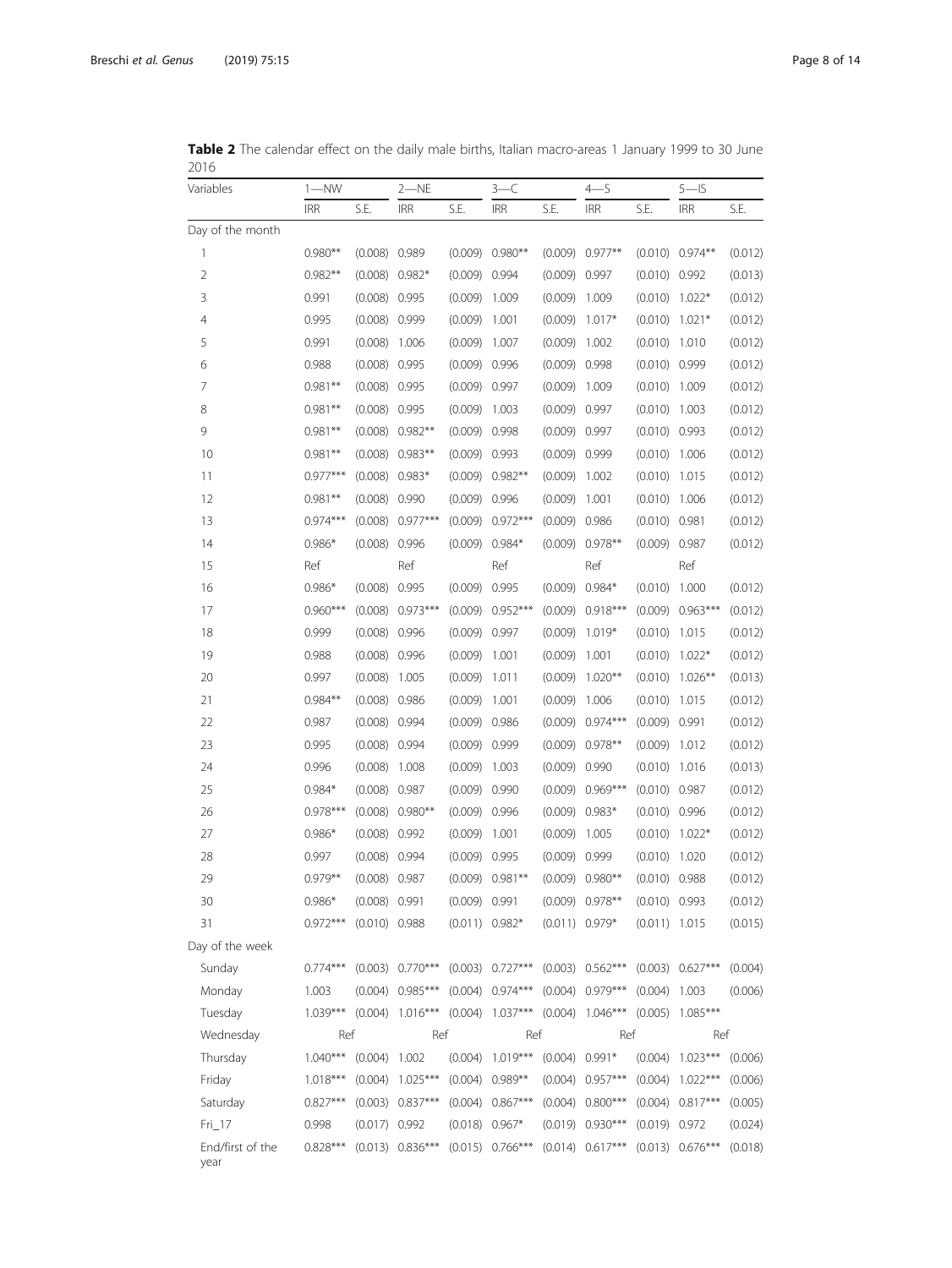| Variables                                                | $1 - NW$                         |         | $2 - NF$                        |         | $3 - C$                          |         | $4 - S$                    |      | $5 - S$                          |         |
|----------------------------------------------------------|----------------------------------|---------|---------------------------------|---------|----------------------------------|---------|----------------------------|------|----------------------------------|---------|
|                                                          | <b>IRR</b>                       | S.E.    | <b>IRR</b>                      | S.E.    | <b>IRR</b>                       | S.F.    | <b>IRR</b>                 | S.F. | <b>IRR</b>                       | S.E.    |
| Civil feast                                              | $0.850***$                       |         | $(0.011)$ 0.851***              | (0.012) | $0.783***$                       | (0.012) | $0.668***$                 |      | $(0.011)$ 0.705***               | (0.015) |
| Christmas                                                | $0.823***$                       |         | $(0.011)$ 0.823***              |         | $(0.012)$ 0.782***               |         | $(0.012)$ 0.611***         |      | $(0.011)$ $0.670***$             | (0.014) |
| Other rel. feast                                         | $0.844***$                       |         | $(0.008)$ 0.835***              | (0.008) | $0.793***$                       | (0.008) | $0.666***$                 |      | $(0.008)$ 0.675***               | (0.010) |
| All Souls' day                                           | $0.916***$                       | (0.020) | $0.927***$                      | (0.023) | $0.828***$                       |         | $(0.021)$ 0.756***         |      | $(0.021)$ 0.773***               | (0.027) |
| Ν                                                        | 6391                             |         | 6391                            |         | 6391                             |         | 6391                       |      | 6391                             |         |
| Pseudo $R^2$                                             | 0.131                            |         | 0.125                           |         | 0.130                            |         | 0.177                      |      | 0.148                            |         |
| Likelihood-ratio<br>test of alpha $= 0$<br>(chi-p value) | 308.8<br>( <i>p</i> value 0.000) |         | 90.2<br>( <i>p</i> value 0.000) |         | 147.5<br>( <i>p</i> value 0.000) |         | 1271<br>( $p$ value 0.000) |      | 251.1<br>( <i>p</i> value 0.000) |         |

Table 2 The calendar effect on the daily male births, Italian macro-areas 1 January 1999 to 30 June 2016 (Continued)

Exponentiated coefficients reported. Controlling for month of birth and for year fixed effects. Standard errors in parentheses

 $*p < 0.10, **p < 0.05, ***p < 0.01$ 

all the macro-regions, Tuesday is characterised by the highest increase in the IRR with respect to the reference category. A possible interpretation is that this represents the day in which the working activities are postponed from the weekend.

When the day of the month is considered, the 17th turns out to be the day on which the incidence rate is lowest for all the macro-areas in comparison with the reference category. The strongest depressing effect is again registered in Southern Italy: the incidence rate associated with the 17th day of the month would be expected to decrease by a factor of 0.918 with respect to that associated to the 15th day. When the 17th day of a month is also Friday, we estimated a further decrease of the IRR by a factor of 0.93 in the South (this is the only macro-area where the result is strongly significant from a statistical point of view). Note that with respect to the simple descriptive statistics reported in Table [1,](#page-4-0) the multivariate regression allows us to control out for the effect of the day of the week and of religious/civil feasts, and thus to better highlight the depressing effect of this day. In addition, religious and civil feasts can depress births, with stronger effects in the South (followed by the Islands). It is worthwhile noting that even though All Souls' Day is a religious festival in which according to tradition the dead are commemorated, in contrast to Christmas, Easter, etc., public offices are not closed on this day. So, a hospital may decide not to schedule births during public holidays in order to avoid bearing the costs of the extra compensation due to workers for having worked on these days while the choice to not schedule births on All Souls' Day seems to be the result of a deliberate choice to avoid correspondence between future birthdays of the newborn and the day of the dead commemoration.

In Table [3,](#page-9-0) we repeat the same analysis reported in Table [2](#page-7-0) but using female births. The results are roughly the same, with three important exceptions: in the Centre, the 17th of the month seems to exert a weaker effect for females than for males, while conversely, in the North, the effect on female births is slightly stronger than on male births; in the North-West, also the interaction between Friday and the 17th day implies a further depressing effect.

If one is willing to accept the idea that the avoidance of this day is driven by superstitious beliefs, these results could be interpreted as evidence of the existence of different gender preferences in protecting the children against an unlucky day.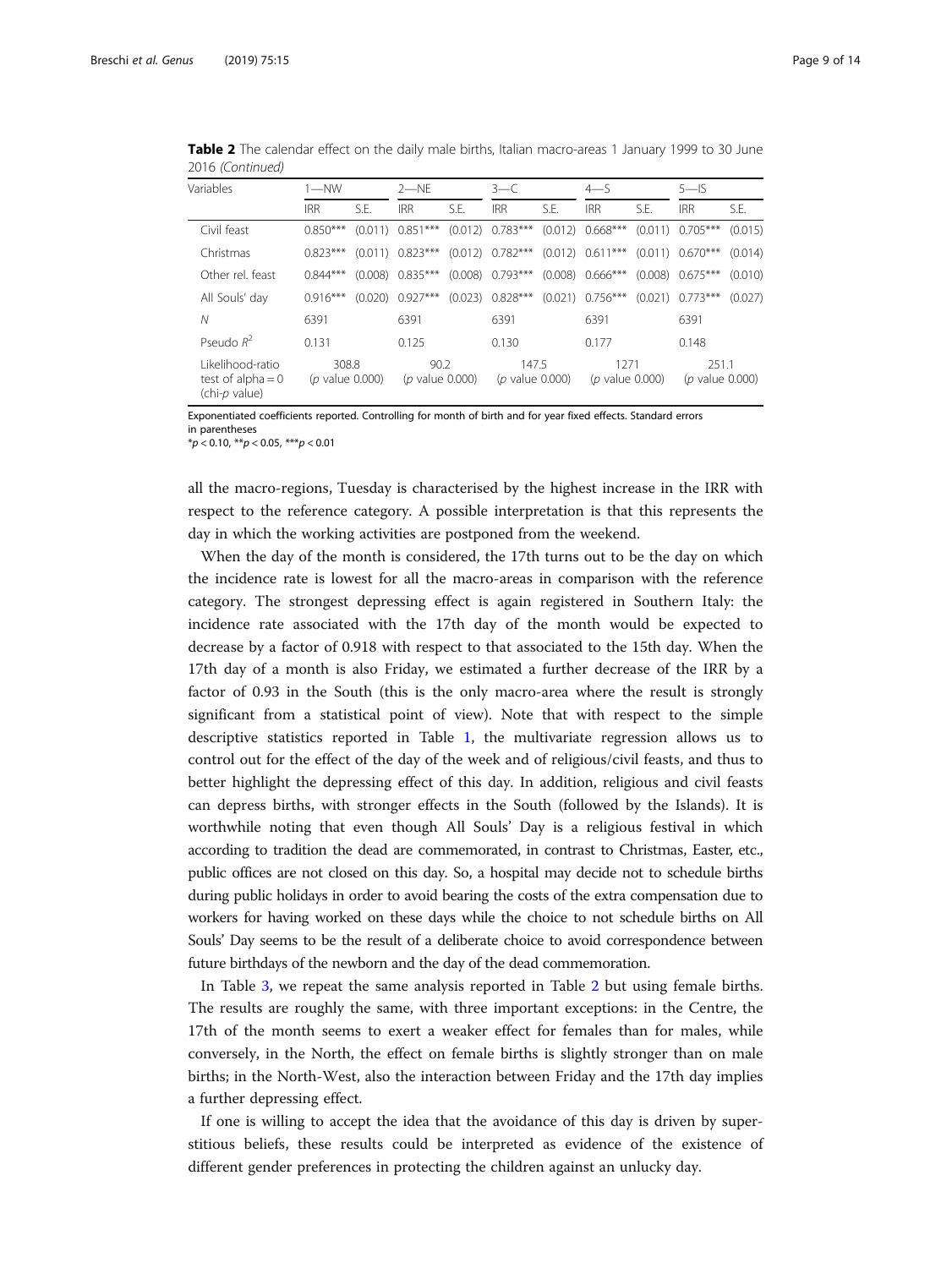|                  | $1 - NN$   |                 | 2-NE               |                 | $3-C$                |                 | $4-C$                |                 | $5 - S$              |         |
|------------------|------------|-----------------|--------------------|-----------------|----------------------|-----------------|----------------------|-----------------|----------------------|---------|
|                  | <b>IRR</b> | S.E.            | <b>IRR</b>         | S.E.            | <b>IRR</b>           | S.E.            | <b>IRR</b>           | S.E.            | <b>IRR</b>           | S.E.    |
| Day of the month |            |                 |                    |                 |                      |                 |                      |                 |                      |         |
| 1                | $0.979**$  | (0.008)         | 0.988              |                 | $(0.009)$ 0.976**    |                 | $(0.010)$ 0.964***   |                 | $(0.010)$ 0.976*     | (0.013) |
| 2                | $0.967***$ | $(0.008)$ 0.990 |                    | $(0.010)$ 0.998 |                      | $(0.010)$ 0.993 |                      | $(0.010)$ 0.996 |                      | (0.013) |
| $\mathsf 3$      | $0.983**$  | (0.008)         | 0.996              | $(0.009)$ 1.014 |                      | $(0.010)$ 1.014 |                      | $(0.010)$ 1.005 |                      | (0.013) |
| 4                | 0.999      | (0.008)         | 0.995              | (0.009)         | 1.000                | (0.009)         | 1.010                | $(0.010)$ 1.014 |                      | (0.013) |
| 5                | $0.979***$ | $(0.008)$ 0.987 |                    | $(0.009)$ 1.001 |                      | (0.009)         | 1.002                | (0.010)         | 1.005                | (0.013) |
| 6                | $0.972***$ | (0.008)         | $0.980**$          | $(0.009)$ 0.991 |                      | $(0.009)$ 0.990 |                      | (0.010)         | 1.003                | (0.013) |
| 7                | $0.974***$ | (0.008)         | 0.985              | $(0.009)$ 0.995 |                      | (0.009)         | 1.002                | $(0.010)$ 1.009 |                      | (0.013) |
| 8                | 0.992      | $(0.008)$ 0.994 |                    | $(0.009)$ 1.003 |                      | $(0.009)$ 0.999 |                      | $(0.010)$ 1.021 |                      | (0.013) |
| 9                | $0.965***$ | (0.008)         | $0.980**$          | $(0.009)$ 0.990 |                      | $(0.009)$ 0.993 |                      | $(0.010)$ 1.010 |                      | (0.013) |
| 10               | 0.987      | (0.008)         | 0.985              | (0.009)         | 1.003                | (0.009)         | 1.005                | (0.010)         | 1.012                | (0.013) |
| 11               | $0.983**$  | (0.008)         | $0.980**$          | (0.009)         | 1.004                | $(0.010)$ 0.998 |                      | (0.010)         | 1.006                | (0.013) |
| 12               | $0.974***$ | (0.008)         | $0.982**$          | (0.009)         | 1.001                | $(0.009)$ 0.994 |                      | (0.010)         | 1.009                | (0.013) |
| 13               | $0.964***$ | (0.008)         | $0.972***$         | (0.009)         | $0.980**$            |                 | $(0.009)$ 0.978**    |                 | $(0.010)$ 0.978*     | (0.012) |
| 14               | $0.980**$  | (0.008)         | 0.986              | $(0.009)$ 0.990 |                      |                 | $(0.009)$ 0.968***   | $(0.009)$ 0.996 |                      | (0.013) |
| 15               | Ref        |                 | Ref                |                 | Ref                  |                 | Ref                  |                 | Ref                  |         |
| 16               | $0.979**$  | (0.008)         | 0.989              | (0.009)         | $0.981**$            | (0.009)         | 0.993                | (0.010)         | 1.007                | (0.013) |
| 17               | $0.950***$ | (0.008)         | $0.959***$         |                 | $(0.009)$ $0.962***$ |                 | $(0.010)$ 0.912***   |                 | $(0.009)$ 0.969**    | (0.013) |
| 18               | $0.984*$   | (0.008)         | 1.001              | (0.009)         | 1.011                | (0.010)         | 1.015                | (0.010)         | $1.034***$           | (0.013) |
| 19               | $0.983**$  | (0.008)         | 0.992              | $(0.009)$ 0.994 |                      | (0.009)         | 1.001                | (0.010)         | 1.013                | (0.013) |
| 20               | 0.989      | $(0.008)$ 0.995 |                    | $(0.009)$ 1.012 |                      | (0.010)         | 1.012                | (0.010)         | $1.026**$            | (0.013) |
| 21               | $0.981**$  | (0.008)         | 0.987              | (0.009)         | 1.000                | (0.009)         | 1.004                | (0.010)         | 1.007                | (0.013) |
| 22               | $0.981**$  | (0.008)         | $0.980**$          | (0.009)         | 0.996                | (0.009)         | $0.977**$            | (0.010)         | 1.006                | (0.013) |
| 23               | 0.987      | (0.008)         | $0.978**$          | $(0.009)$ 0.997 |                      | $(0.009)$ 0.986 |                      | (0.010)         | 1.009                | (0.013) |
| 24               | 0.991      | (0.008)         | 0.998              | (0.009)         | $1.022**$            | (0.010)         | 1.000                | (0.010)         | 1.017                | (0.013) |
| 25               | $0.970***$ | (0.008)         | $0.978**$          | (0.009)         | 1.001                |                 | $(0.010)$ 0.974***   |                 | $(0.010)$ 0.977*     | (0.013) |
| 26               | $0.973***$ |                 | $(0.008)$ 0.981**  | $(0.009)$ 0.995 |                      | $(0.010)$ 0.991 |                      | (0.010)         | 1.009                | (0.013) |
| 27               | $0.980**$  | (0.008)         | 0.988              | $(0.009)$ 0.995 |                      | (0.009)         | 1.014                | (0.010)         | 1.019                | (0.013) |
| 28               | $0.980**$  | (0.008)         | 0.988              | (0.009)         | 1.001                | (0.009)         | 1.001                | (0.010)         | 1.003                | (0.013) |
| 29               | $0.966***$ |                 | $(0.008)$ 0.982*   |                 | $(0.009)$ 0.980**    |                 | $(0.009)$ 0.961***   | $(0.010)$ 0.987 |                      | (0.013) |
| 30               | $0.980**$  | $(0.008)$ 0.996 |                    | (0.010) 0.992   |                      |                 | $(0.010)$ 0.978**    | $(0.010)$ 0.980 |                      | (0.013) |
| 31               | $0.968***$ |                 | $(0.010)$ 0.981*   |                 | $(0.011)$ 0.967***   |                 | $(0.011)$ 0.967***   | $(0.011)$ 0.999 |                      | (0.015) |
| Day of the week  |            |                 |                    |                 |                      |                 |                      |                 |                      |         |
| Sunday           | $0.768***$ |                 | $(0.003)$ 0.768*** |                 | $(0.004)$ 0.719***   |                 | $(0.003)$ $0.556***$ |                 | $(0.003)$ $0.612***$ | (0.004) |
| Monday           | 0.997      |                 | $(0.004)$ 0.988*** |                 | $(0.004)$ 0.971***   |                 | $(0.004)$ 0.977***   | $(0.004)$ 0.995 |                      | (0.006) |
| Tuesday          | $1.038***$ | (0.004)         | $1.008*$           |                 | $(0.004)$ 1.040***   |                 | $(0.005)$ 1.051***   | (0.005)         | $1.079***$           | (0.006) |
| Wednesday        | Ref        |                 | Ref                |                 | Ref                  |                 | Ref                  |                 | Ref                  |         |
| Thursday         | $1.037***$ | (0.004)         | 0.996              | (0.004)         | $1.016***$           | (0.004)         | 0.996                | (0.005)         | $1.021***$           | (0.006) |
| Friday           | $1.020***$ | (0.004)         | $1.026***$         |                 | $(0.005)$ 0.987***   | (0.004)         | $0.959***$           | (0.004)         | $1.015***$           | (0.006) |
| Saturday         | $0.820***$ |                 | $(0.003)$ 0.828*** | (0.004)         | $0.863***$           | (0.004)         | $0.797***$           |                 | $(0.004)$ $0.810***$ | (0.005) |
| $Fri$ 17         | $0.961**$  | $(0.017)$ 0.998 |                    | $(0.019)$ 0.977 |                      |                 | $(0.019)$ 0.947***   | $(0.020)$ 0.980 |                      | (0.025) |
| End/first of the | $0.827***$ |                 | $(0.014)$ 0.823*** |                 | $(0.015)$ 0.798***   |                 | $(0.015)$ 0.609***   |                 | $(0.013)$ 0.672***   | (0.018) |

<span id="page-9-0"></span>Table 3 The calendar effect on the daily female births in Italian macro-areas from 1 January 1999 to 30 June 2016

year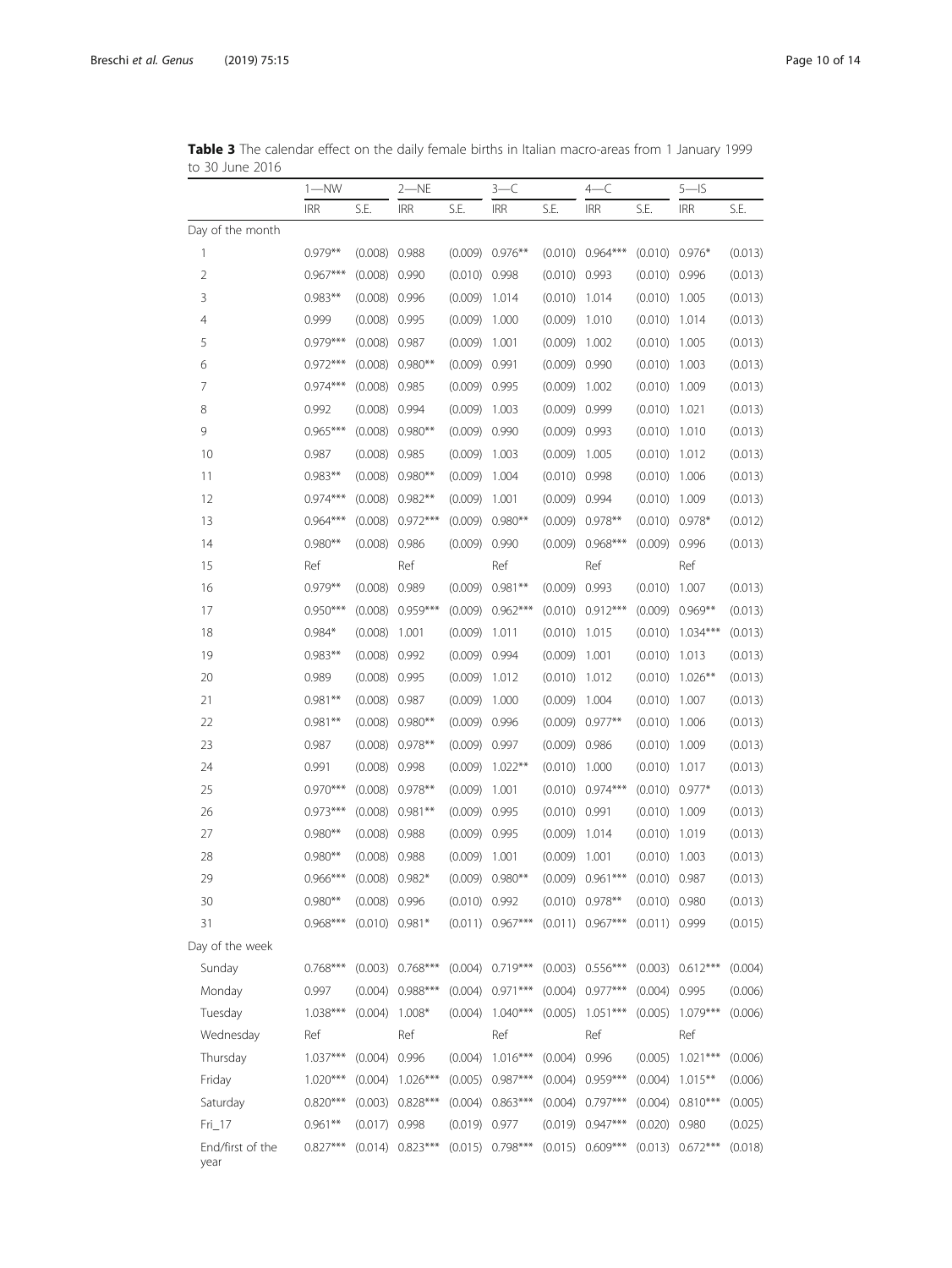|                                                          | $1 - NW$      |         | $2 - NF$           |      | $3 - C$            |      | $4-C$                |         | $5 - 15$             |         |
|----------------------------------------------------------|---------------|---------|--------------------|------|--------------------|------|----------------------|---------|----------------------|---------|
|                                                          | <b>IRR</b>    | S.E.    | <b>IRR</b>         | S.E. | <b>IRR</b>         | S.F. | <b>IRR</b>           | S.E.    | <b>IRR</b>           | S.E.    |
| Civil feast                                              | $0.860***$    | (0.011) | $0.848***$         |      | $(0.013)$ 0.785*** |      | $(0.012)$ 0.669***   |         | $(0.011)$ $0.688***$ | (0.015) |
| Christmas                                                | $0.803***$    |         | $(0.011)$ 0.817*** |      | $(0.013)$ 0.759*** |      | $(0.012)$ 0.602***   |         | $(0.011)$ $0.661***$ | (0.015) |
| Other rel. Feast                                         | $0.817***$    | (0.008) | $0.831***$         |      | $(0.009)$ 0.798*** |      | $(0.009)$ $0.639***$ |         | $(0.008)$ 0.680***   | (0.011) |
| All Souls' day                                           | $0.889***$    | (0.020) | $0.907***$         |      | $(0.023)$ 0.847*** |      | $(0.022)$ 0.718***   | (0.020) | $0.807***$           | (0.029) |
| Ν                                                        | 6391          |         | 6391               |      | 6391               |      | 6391                 |         | 6391                 |         |
| Pseudo $R^2$                                             | 0.134         |         | 0.119              |      | 0.130              |      | 0.180                |         | 0.150                |         |
| l ikelihood-ratio<br>test of alpha $= 0$<br>(chi-pvalue) | 240.1 (0.000) |         | 146.3 (0.000)      |      | 159.02 (0.000)     |      | 1086.3 (0.000)       |         | 243.9 (0.000)        |         |

Table 3 The calendar effect on the daily female births in Italian macro-areas from 1 January 1999 to 30 June 2016 (Continued)

Exponentiated coefficients reported. Controlling for month of birth and for year fixed effects. Standard errors in parentheses

 $*p < 0.10, **p < 0.05, ***p < 0.01$ 

In Table [4](#page-11-0), we report the analysis in which the data about the macro-areas are pooled together adding controls for the GDP per capita and for the caesarean rate. In particular, columns 1 and 2 report respectively the results for male and female babies. It should be noted that the depressing effect of the 17th day is confirmed also by the pooled analysis. In addition, considering the interaction terms, if we set to one the value of the dummy associated to the 17th day of the month, we have that going from a macro-region where the caesarean rates is low (first quartile) to a macro-region in which the practice is widely diffused (fourth quartile), the incident rate of birth (for both male and female babies) is furtherly reduced. When the category of the ces\_rate are considered (without the interaction), we find that when the recourse to the caesarean section increases also the incidence ratio rises, thus indicating a larger discrepancy from a situation of equal distribution among days. The fact that the last category is not significant is very likely due to the fact that the effect is already captured by the dummy associated to Southern Italy. The caesarean rate of this macro-region is indeed clearly higher than those registered in other macro-regions and thus entirely comprised in the fourth category of our variable (see Fig. [3](#page-6-0)).

### Conclusions

In its recent recommendations to avoid unnecessary caesarean sections, the WHO reported that "Factors associated with caesarean births include changes in the characteristics of the population such as increases in the prevalence of obesity and of multiple pregnancies and increases in the proportion of nulliparous women or of older women. These changes are unlikely, however, to explain the large increases and wide variations in caesarean section rates across countries. Other non-clinical factors such as women increasingly wanting to determine how and when their child is born, generational shifts in work and family responsibilities, physician factors, increasing fear of medical litigation, as well as organizational, economic and social factors have all been implicated in this increase" (WHO, [2018](#page-13-0), p. 8).

The concentration of births on working days accompanied by a relative lack of events on weekends or during the public holidays has been interpreted as evidence of an excessive appeal for elective delivery (Lerchl, [2005](#page-13-0)). In addition to the weekend/holiday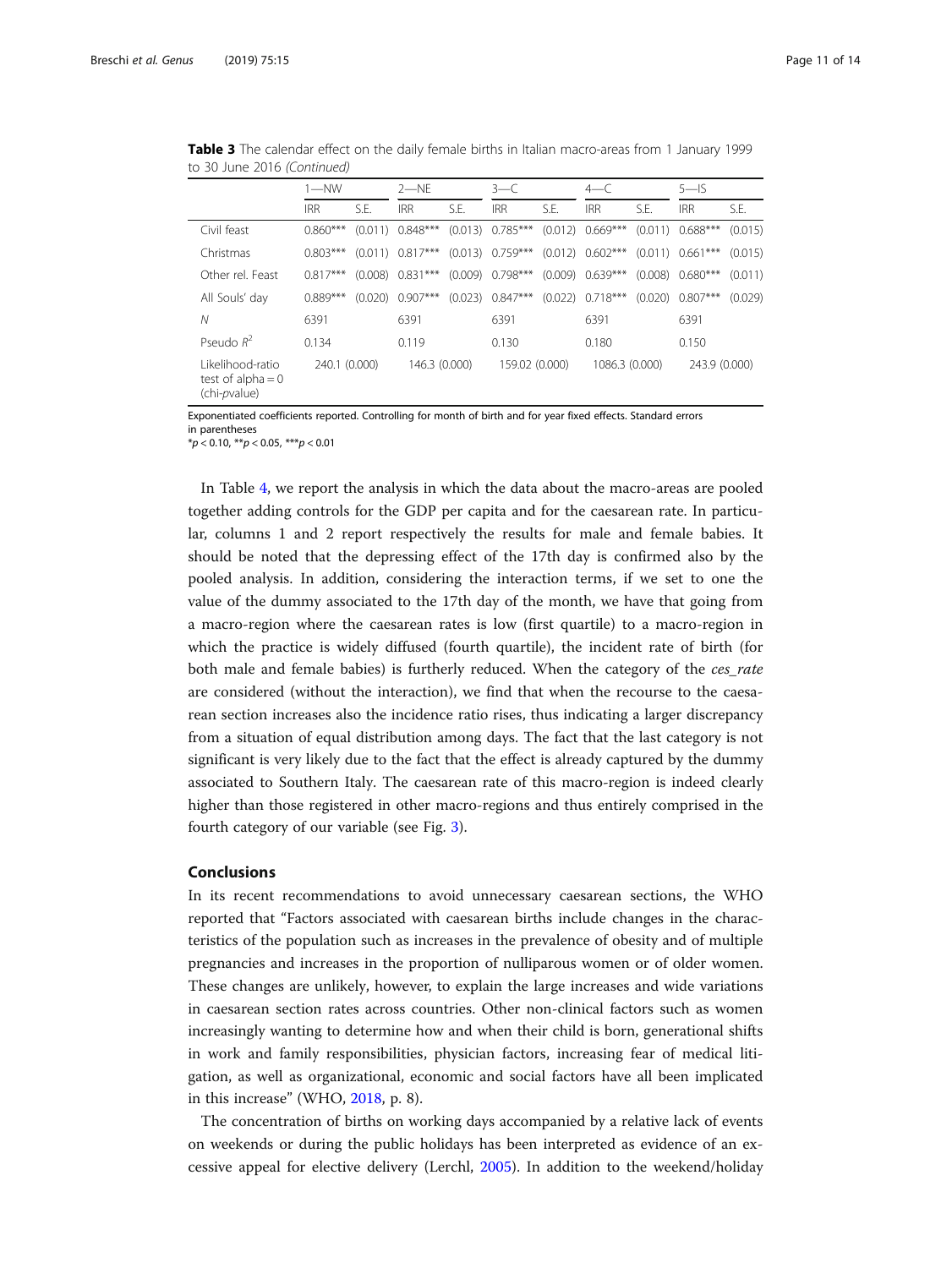| Variables             | $1 - M$    |         | $2-F$      |         |  |
|-----------------------|------------|---------|------------|---------|--|
|                       | <b>IRR</b> | S.E.    | <b>IRR</b> | S.E.    |  |
| Day of the month      |            |         |            |         |  |
| 1                     | $0.979***$ | (0.005) | $0.974***$ | (0.005) |  |
| $\sqrt{2}$            | $0.989**$  | (0.005) | $0.986***$ | (0.005) |  |
| $\mathsf 3$           | 1.004      | (0.005) | 1.001      | (0.005) |  |
| $\overline{4}$        | 1.005      | (0.005) | 1.003      | (0.005) |  |
| 5                     | 1.001      | (0.005) | 0.993      | (0.005) |  |
| 6                     | 0.994      | (0.005) | $0.984***$ | (0.005) |  |
| 7                     | 0.996      | (0.005) | $0.991*$   | (0.005) |  |
| 8                     | 0.994      | (0.005) | 0.998      | (0.005) |  |
| 9                     | $0.989**$  | (0.005) | $0.984***$ | (0.005) |  |
| 10                    | $0.991*$   | (0.005) | 0.996      | (0.005) |  |
| 11                    | $0.989**$  | (0.005) | 0.993      | (0.005) |  |
| 12                    | 0.993      | (0.005) | $0.990**$  | (0.005) |  |
| 13                    | $0.977***$ | (0.005) | $0.973***$ | (0.005) |  |
| 14                    | $0.985***$ | (0.005) | $0.982***$ | (0.005) |  |
| 15                    | Ref        |         | Ref        |         |  |
| 16                    | $0.991*$   | (0.005) | $0.988**$  | (0.005) |  |
| 17                    | $0.966***$ | (0.008) | $0.962***$ | (0.008) |  |
| 18                    | 1.005      | (0.005) | 1.006      | (0.005) |  |
| 19                    | 1.000      | (0.005) | 0.994      | (0.005) |  |
| 20                    | $1.010**$  | (0.005) | 1.005      | (0.005) |  |
| 21                    | 0.996      | (0.005) | 0.994      | (0.005) |  |
| 22                    | $0.984***$ | (0.005) | $0.986***$ | (0.005) |  |
| 23                    | 0.993      | (0.005) | $0.990*$   | (0.005) |  |
| 24                    | 1.000      | (0.005) | 1.004      | (0.005) |  |
| 25                    | $0.982***$ | (0.005) | $0.979***$ | (0.005) |  |
| 26                    | $0.985***$ | (0.005) | $0.987**$  | (0.005) |  |
| $27\,$                | 1.000      | (0.005) | 0.997      | (0.005) |  |
| 28                    | 0.999      | (0.005) | 0.993      | (0.005) |  |
| 29                    | $0.983***$ | (0.005) | $0.974***$ | (0.005) |  |
| 30                    | 0.986***   | (0.005) | 0.984***   | (0.005) |  |
| 31                    | $0.985**$  | (0.006) | $0.974***$ | (0.006) |  |
| Day of the week       |            |         |            |         |  |
| Sunday                | $0.692***$ | (0.002) | $0.686***$ | (0.002) |  |
| Monday                | 0.988***   | (0.002) | $0.985***$ | (0.002) |  |
| Thursday              | $1.015***$ | (0.002) | $1.013***$ | (0.002) |  |
| Wednesday             | Ref        |         | Ref        |         |  |
| Tuesday               | $1.043***$ | (0.002) | $1.041***$ | (0.003) |  |
| Friday                | $0.829***$ | (0.002) | $0.823***$ | (0.002) |  |
| Saturday              | 1.000      | (0.002) | 1.000      | (0.002) |  |
| $Fri$ 17              | $0.971***$ | (0.010) | $0.968***$ | (0.010) |  |
| End/first of the year | $0.750***$ | (0.008) | $0.752***$ | (0.008) |  |
| Civil feast           | $0.777***$ | (0.006) | $0.777***$ | (0.007) |  |

<span id="page-11-0"></span>**Table 4** The calendar effect on the daily births pooling macro-regions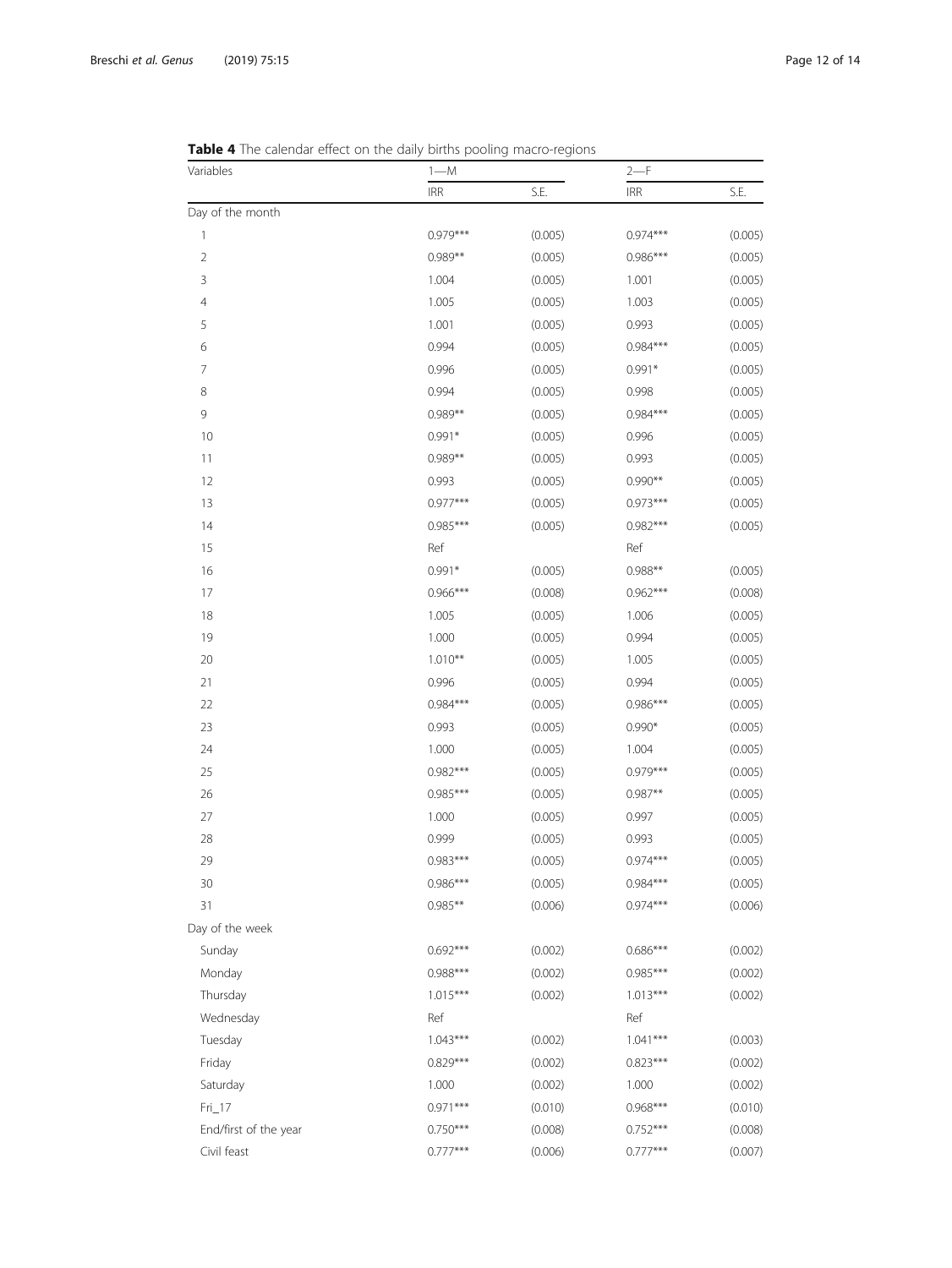| Variables                                             | $1 - M$        |         | $2-F$          |         |  |  |
|-------------------------------------------------------|----------------|---------|----------------|---------|--|--|
|                                                       | <b>IRR</b>     | S.E.    | <b>IRR</b>     | S.E.    |  |  |
| Christmas                                             | $0.746***$     | (0.006) | $0.732***$     | (0.006) |  |  |
| Other rel. feast                                      | $0.770***$     | (0.004) | $0.759***$     | (0.005) |  |  |
| All Souls' day                                        | $0.844***$     | (0.012) | $0.836***$     | (0.012) |  |  |
| GDP                                                   | $1.000***$     | (0.000) | $1.000***$     | (0.000) |  |  |
| Caesarean rate (categorized)                          |                |         |                |         |  |  |
| 1st quartile                                          | Ref            |         | Ref            |         |  |  |
| 2nd quartile                                          | $1.035***$     | (0.003) | 1.038***       | (0.003) |  |  |
| 3rd quartile                                          | $1.096***$     | (0.005) | $1.102***$     | (0.006) |  |  |
| 4th quartile                                          | 0.994          | (0.009) | 1.001          | (0.007) |  |  |
| Interaction term                                      |                |         |                |         |  |  |
| 2nd quartile $\times$ 17th day                        | 1.003          | (0.010) | 0.993          | (0.010) |  |  |
| 3rd quartile $\times$ 17th day                        | $0.967***$     | (0.010) | 0.986          | (0.010) |  |  |
| 4th quartile $\times$ 17th day                        | $0.961***$     | (0.009) | $0.957***$     | (0.010) |  |  |
| $\overline{N}$                                        | 31,045         |         | 31,045         |         |  |  |
| pseudo $R^2$                                          | 0.204          |         | 0.203          |         |  |  |
| Likelihood-ratio test of alpha $= 0$<br>(chi-p value) | 7955.6 (0.000) |         | 7503.6 (0.000) |         |  |  |

Table 4 The calendar effect on the daily births pooling macro-regions (Continued)

Controlling for month of birth, year fixed effects, and macro-region fixed effects. Standard errors in parentheses corrected for cluster for day month combination

 $*p < 0.10, **p < 0.05, **p < 0.01$ 

effect already found in other countries, in Italy, superstitions also seem to be included in the list of social factors that play a role in determining the calendar of births. According to Italian popular tradition (see Breschi & Ruiu, [2016](#page-13-0) for a discussion), the number 17 is considered ominous. In this paper, we have shown that the 17th day of the month is indeed one of the days characterised by the lowest number of births, especially in Southern Italy. A similar effect is also exerted by All Souls' Day. We believe that these findings are indicative of a systematic abuse in the practice of elective delivery. In addition to the concerns regarding the consequences on the health of both mothers and babies expressed by the WHO, it must be remarked that this artificialisation of the calendar of births seems to respond, in the best case scenario, to irrational beliefs held by parents, in the worst, to the same irrational beliefs of practitioners who do not want to operate on "unlucky" days.

Finally, we believe that our methodology could be useful to signal potential situation of abuse in the practice of elective delivery.

#### Acknowledgements

We thank two anonymous referees for their precious comments.

#### Authors' contributions

All the authors have contributed equally to each section. All authors read and approved the final manuscript.

#### Funding

The research activity carried out by Gabriele Ruiu has been in part financed by the "Fondo per il finanziamento dei dipartimenti universitari di eccellenza" (Law nr. 232/2016).

#### Availability of data and materials

The data that support the findings of this study are available from ISTAT, but restrictions apply to the availability of these data, which were used under license for the current study and so are not publicly available. Data are however available from the authors upon reasonable request and with permission of ISTAT.